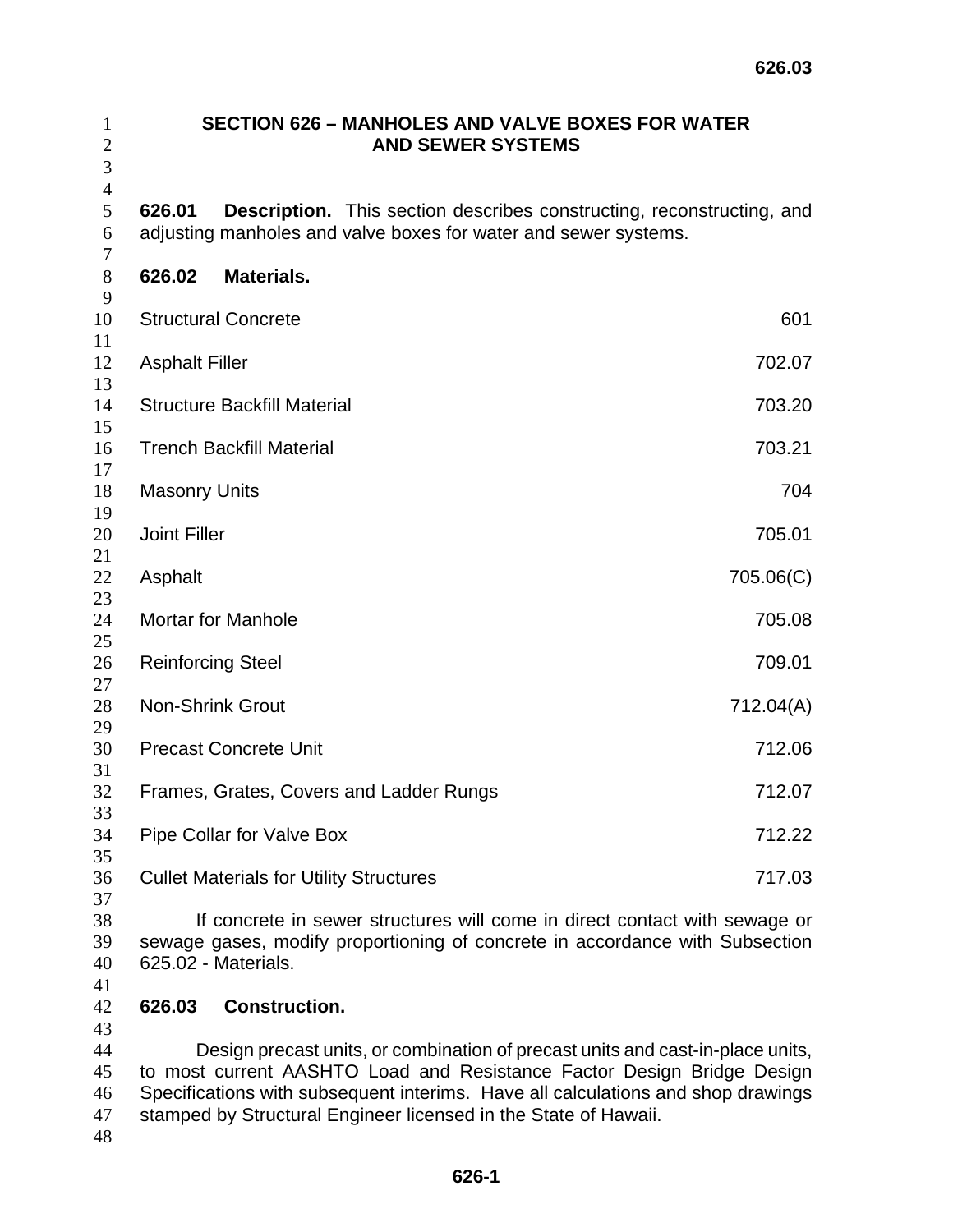For cast-in-place method, construct concrete base and finish concrete while still fresh. Allow concrete to set for at least 24 hours before removing forms and constructing concrete walls. 

Provide 1/4-inch thick preformed expansion joint filler, for full depth of joint surrounding structures, when installing or adjusting structures in pre-cast concrete sidewalks or portland cement concrete. Form construction joints between structure extending through entire concrete sidewalk or portland cement concrete pavement. 

- Perform concrete construction in accordance with Section 503 Concrete Structures.
- Perform reinforcing steel work in accordance with Section 602 Reinforcing Steel.
- 

Use certified welder to perform shop and field welding in accordance with Section 501 – Steel Structures. 

- For connection of pipe to manhole, provide oversized hole through concrete wall and fill space around pipe with non-shrink grout or concrete of same psi as manhole. No bricks and mortar permitted. Provide grout or concrete surrounding pipe that is full wall depth and up to three inches in thickness.
- Provide grout surrounding pipe that is full wall depth and up to three inches in thickness. When space around pipe is greater than three inches in thickness, use concrete of same psi as manhole.
- **(A) Excavation and Backfill.** Excavate and backfill in accordance with Section 204 – Excavation and Backfill for Miscellaneous Facilities.
- **(B) Manholes.**
- **(1) Concrete Manholes.** Provide concrete manholes as precast units, or combined precast and cast-in-place units, or cast-in-place units. For precast units or combination of precast and cast-in-place units, submit shop drawings and calculations for acceptance by the Engineer prior to construction. **(2) Sewer Manholes.** Manhole walls may be constructed entirely 88 of brick, if following conditions are met: **(a)** Vertical distance between invert to top of frame is 10 feet or less. **(b)** Invert is not below ground water table. **(c)** Sewer manhole is located in a dry area.
-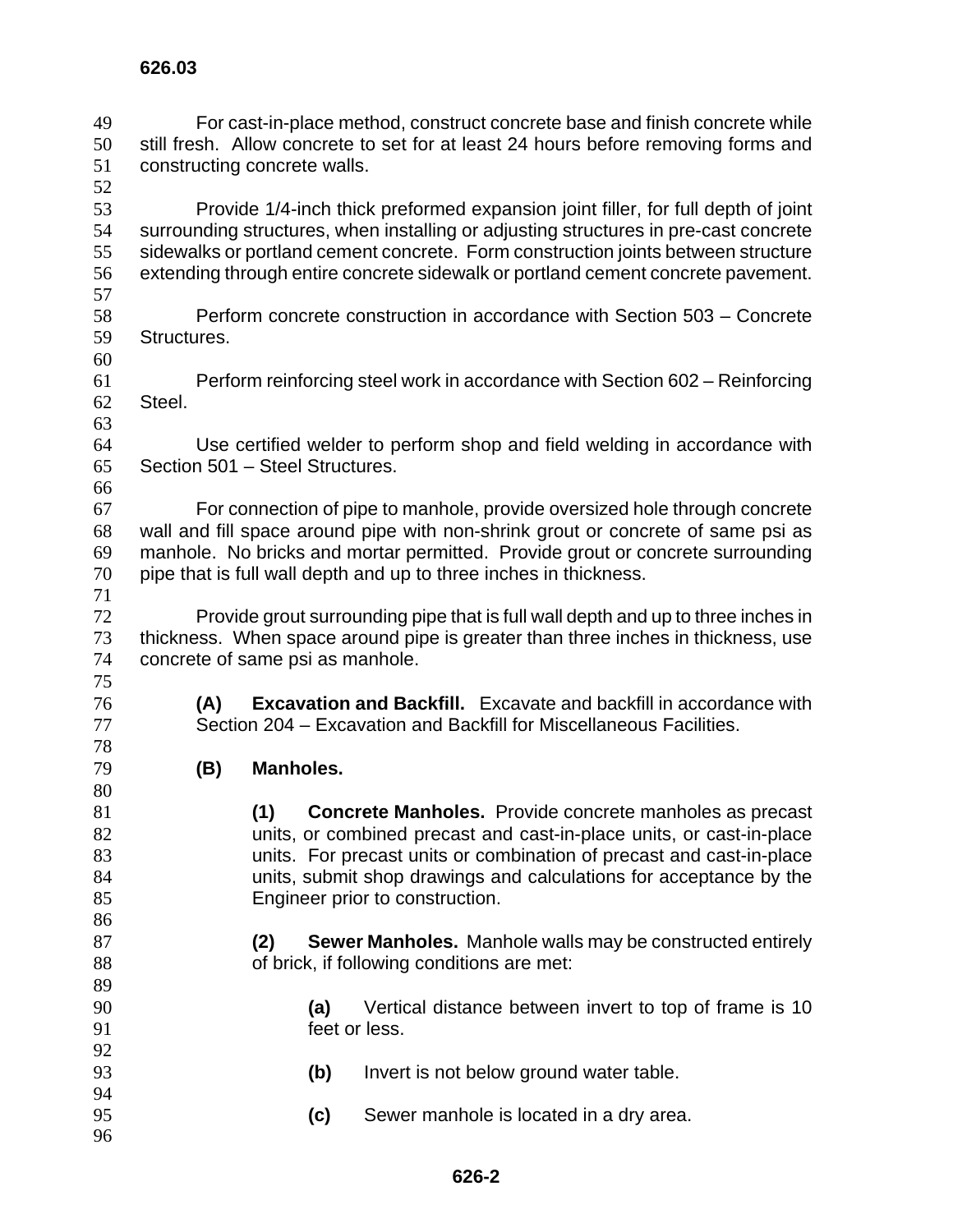| 97  | If conditions (b) and (c) above are met, upper 10 feet of sewer               |
|-----|-------------------------------------------------------------------------------|
| 98  | manhole may be constructed of brick. Construct portion of sewer               |
| 99  | manhole below 10 feet entirely of reinforced concrete.                        |
| 100 |                                                                               |
| 101 | Plaster outer portion of sewer manhole bricks with 1-inch                     |
| 102 | thickness of mortar. Plaster interior brick work to present smooth            |
| 103 | surface.                                                                      |
| 104 |                                                                               |
| 105 | Reinforce and construct precast concrete sewer manhole                        |
| 106 | sections in accordance with ASTM C 478.                                       |
| 107 |                                                                               |
| 108 | Shape and finish sewer manhole inverts using mortar and by                    |
| 109 | employing cement finisher.                                                    |
| 110 |                                                                               |
| 111 | Dip brick in water prior to laying. Make joints full-mortar joints            |
| 112 | not more than 1/2-inch wide. Strike joints visible from interior of           |
| 113 | manhole.                                                                      |
| 114 |                                                                               |
| 115 | <b>Water Manholes.</b> Apply 5/8-inch minimum thick coat of mortar<br>(3)     |
| 116 | to waterproof both faces of walls and vertical exposed face of footing        |
| 117 | below 4-foot elevation, USGS datum, or ground water table for brick           |
| 118 | manholes.                                                                     |
| 119 |                                                                               |
| 120 | Extend waterproofing from 4-foot elevation or ground water                    |
| 121 | table:                                                                        |
| 122 |                                                                               |
| 123 | Down to bottom of floor slab on outside portion of<br>(a)                     |
| 124 | manhole.                                                                      |
| 125 |                                                                               |
| 126 | To top of floor slab on inside portion of manhole.<br>(b)                     |
| 127 |                                                                               |
| 128 | Leave space of at least 2 inches between brick and pipe barrel.               |
| 129 | Fill upper half of space with asphalt filler. Fill bottom half of space       |
| 130 | with asphalt filler or mortar. If shown in contract documents, install        |
| 131 | reinforced concrete lintels, made from Class B concrete, in Type A            |
| 132 | manholes.                                                                     |
| 133 |                                                                               |
| 134 | Upon completion, clean manhole of debris and paint frame and                  |
| 135 | cover with one coat of asphaltum paint.                                       |
| 136 |                                                                               |
| 137 | Dip brick in water prior to laying. Make joints full-mortar joints            |
| 138 | not more than 1/2-inch wide. Strike joints visible from interior of           |
|     |                                                                               |
| 139 | manhole.                                                                      |
| 140 |                                                                               |
| 141 |                                                                               |
| 142 | <b>Setting Frames.</b> Set frame in concrete, and tamp concrete around<br>(C) |
| 143 | frame.                                                                        |
| 144 |                                                                               |
| 145 | For full mortar beds, bring mortar up around bottom of frame and set          |
| 146 | frame.                                                                        |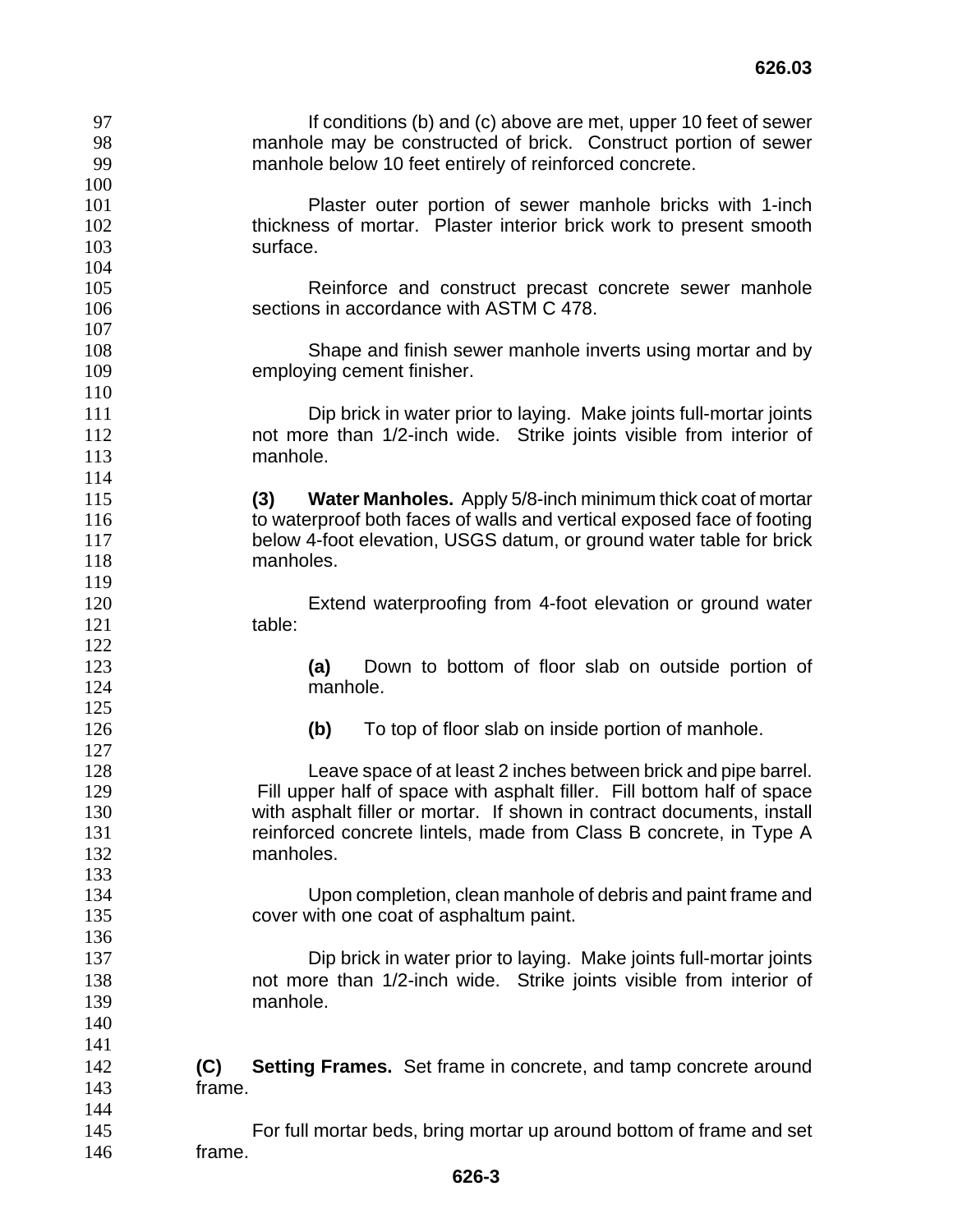**626.03** 

- **(D) Reconstructing Manholes.** Reconstruct existing manholes to required elevations. Reconstruct manhole frames to required grade using same type of material used in its original construction. Remove, clean, and 152 paint existing frames and covers with one coat of asphaltum paint before reinstallation.
- **(E) Adjusting Manhole Frames and Covers.** Adjust existing manhole frames and covers to required elevations. Remove, clean, and paint existing frames and covers with one coat of asphaltum paint before reinstallation.
- **(F) Constructing and Adjusting Valve Boxes.** Construct valve boxes to required elevations. Set and center 8-inch pipe collar plumb over valve stem. Provide pipe collar with ends having smooth, machined edges. Backfill around gate valve and pipe collar with trench backfill by hand to 8 inches below surface of ground. Upon completion, clean valve box of debris and paint frame and cover with one coat of asphaltum paint before installation.
- Adjust existing valve boxes to required grade using same type of material used in its original construction. Remove, clean, and paint existing cast iron frame and cover with one coat of asphaltum paint. Cut existing pipe collar for downward adjustments, or install new pipe collar for upward adjustments. Place concrete slab and reinstall frame and cover.
- **626.04 Measurement.** Pay items listed below will be paid on a lump sum basis. Measurement for payment will not apply.
- **626.05 Payment.** The Engineer will pay for the accepted pay items listed below on a contract lump sum basis, as shown in proposal schedule. Payment will be full compensation for work prescribed in this section and in contract documents.
- The Engineer will pay for each of the following pay items when included in proposal schedule:

| 179               | Pay Item                                                        | <b>Pay Unit</b> |
|-------------------|-----------------------------------------------------------------|-----------------|
| 180<br>181<br>182 | Manhole, feet to feet                                           | Lump Sum        |
| 183<br>184        | Reconstructing ____________ Manhole, ______ feet to ______ feet | Lump Sum        |
| 185<br>186        | Adjusting __________ Manhole Frame and Cover                    | Lump Sum        |
| 187               | ) Standard Valve Box                                            | Lump Sum        |
| 188<br>189<br>190 | Adjusting ( <b>No. 2018</b> ) Standard Valve Box                | Lump Sum        |